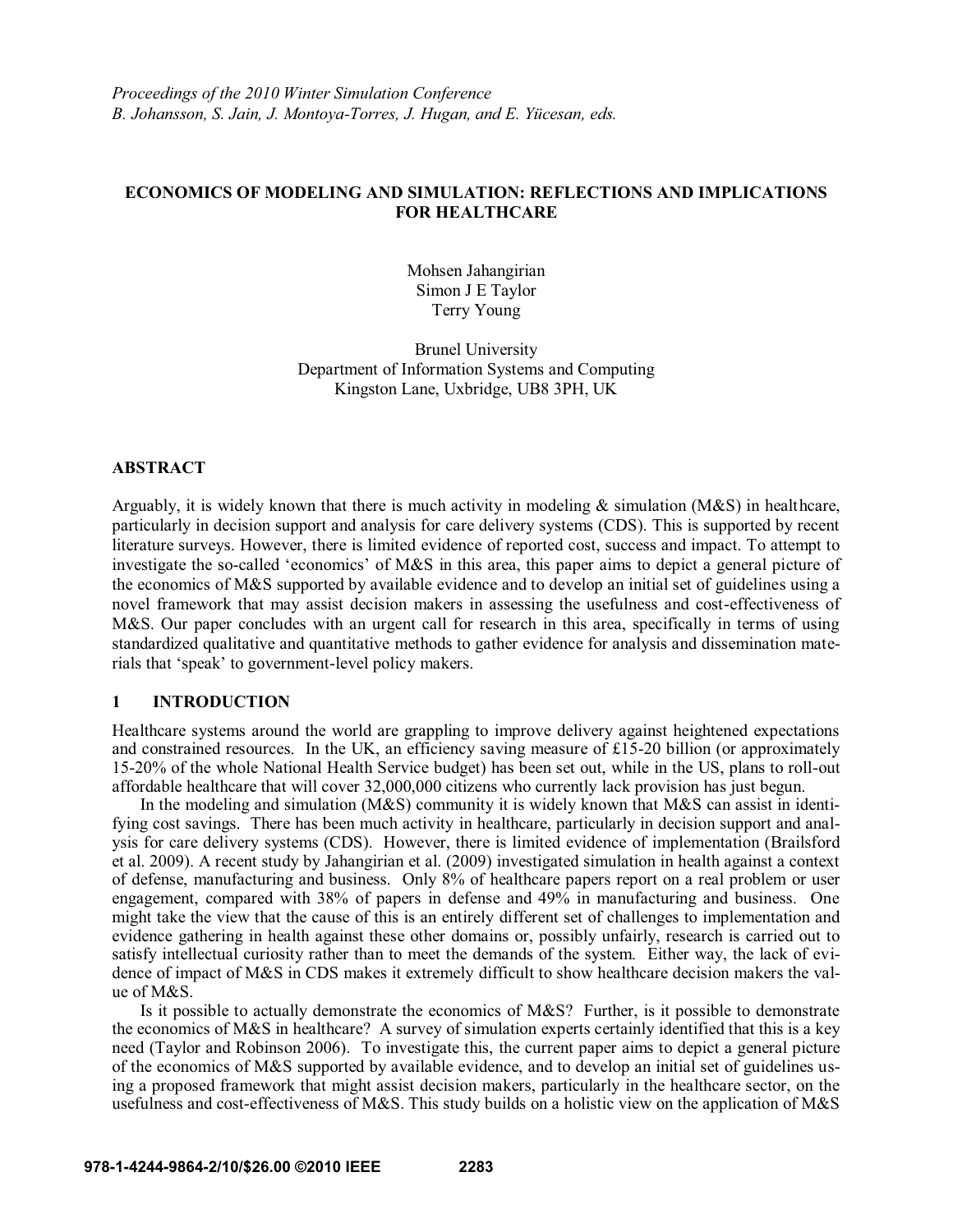in a variety of sectors, including manufacturing, business, defense, and healthcare, acquired through the RIGHT project (Research Into Global Healthcare Tools). RIGHT identified the lessons that could be learnt from applications of M&S in business, manufacturing and defense sectors and attempted to apply these to healthcare. It also aimed to develop a systematic way of selecting the best M&S tools for a given problem scenario.

 Our paper is structured as follows. Section 2 presents a review of studies of M&S economics. Section 3 investigates the challenges of investigating M&S cost-effectiveness techniques. Section 4 presents a cross-section of evidence of M&S economics. Section 5 introduces our proposed framework. Section 6 reflects on the potential use of this in healthcare and section 7 concludes the paper.

### **2 PREVIOUS STUDIES**

The structured study of economics of simulation dates back to the 1970s when Godin (1976) and Gray (1976) presented the concept, interestingly in the same year, perhaps for the first time. While Godin claimed that the amount of information available on the economics of simulation is very small, he attempted to improve this situation by proposing a framework for the collection and specification of the economics of simulation modeling projects as a method of urging management scientists to begin to collect and publish data on the economics of simulation projects. We shall return to this point in the conclusions.

Gray's work addressed the development of a methodology to estimate the costs of simulation projects over the four stages of a simulation process, namely 1) development, 2) initial operation, 3) modification, and 4) repeated operation. What is rather unique about Gray's work is that he used a decision tree method to model decisions made throughout the process, such as the choice of language, level of simulation details, etc. By using this methodology, one may be able to model all the feasible ways to carry out a simulation project and also to identify the minimum expected cost solution. However, one might also argue that this would lead to an explosion of possibilities. Regarding simulation benefits, Gray emphasized the difficulty with the estimation of benefits, especially when intangibles are involved. To address this, he suggested a two-step method by which one first compares tangible benefits with the costs and if there is a gain, the decision is straightforward. However, if they do not, then a further step of quantification of intangibles would be required before a decision would be made. An advantage of using decision tree to estimate the benefits of simulation is that simulation can also be seen as a method for gathering sample information to reduce the uncertainty involved. Thus a manager can decide if conducting a simulation study is worthwhile or not. Gray uses net present value (NPV) method to conduct cost/benefit comparisons.

 In one of the few studies on the performance of simulation in manufacturing settings, Manzini et al. (2005) set up five indicators, representing programming efforts, duration, cost/benefit ratio, as well as cost proportion of a simulation project. They measured and reported these five indicators for five supplychain management case studies. While the indicators seem straightforward, it is not certain if they take into account the project lifespan and also the time value of money.

 Our search for previous work also found at least five articles written by defense sector researchers and practitioners specifically dedicated to the topic of economics of simulation, some of which were very long technical reports. It appears that the defense sector has done a substantial amount of work in this area, mostly in order to investigate and report the cost effectiveness of the huge money invested in defense M&S, most likely following a report published about issues in the management of M&S in the DoD and US congress discussions on the topic in the 1980s and early 1990s.

 Worley et al. (1996) collected cost/benefit data about varied applications of M&S in DoD. A short review of the quantified impacts of M&S in three groups of applications, namely 1) acquisition, 2) training, and 3) analysis, are presented. The first application group is mostly concerned with the weapon design and testing, so-called 'physical design' application of M&S. On the other hand, the analysis of applications deal with decisions involving system evaluation, force sizing as well as combat operations. Having reviewed a number of cases studies for each group of applications reported with some tabulated ROI results, the authors conclude that while the impacts of M&S on acquisition and training are more quantifiable with ROIs as high as 57%, gathering quantified data about the cost effectiveness of the analysis appli-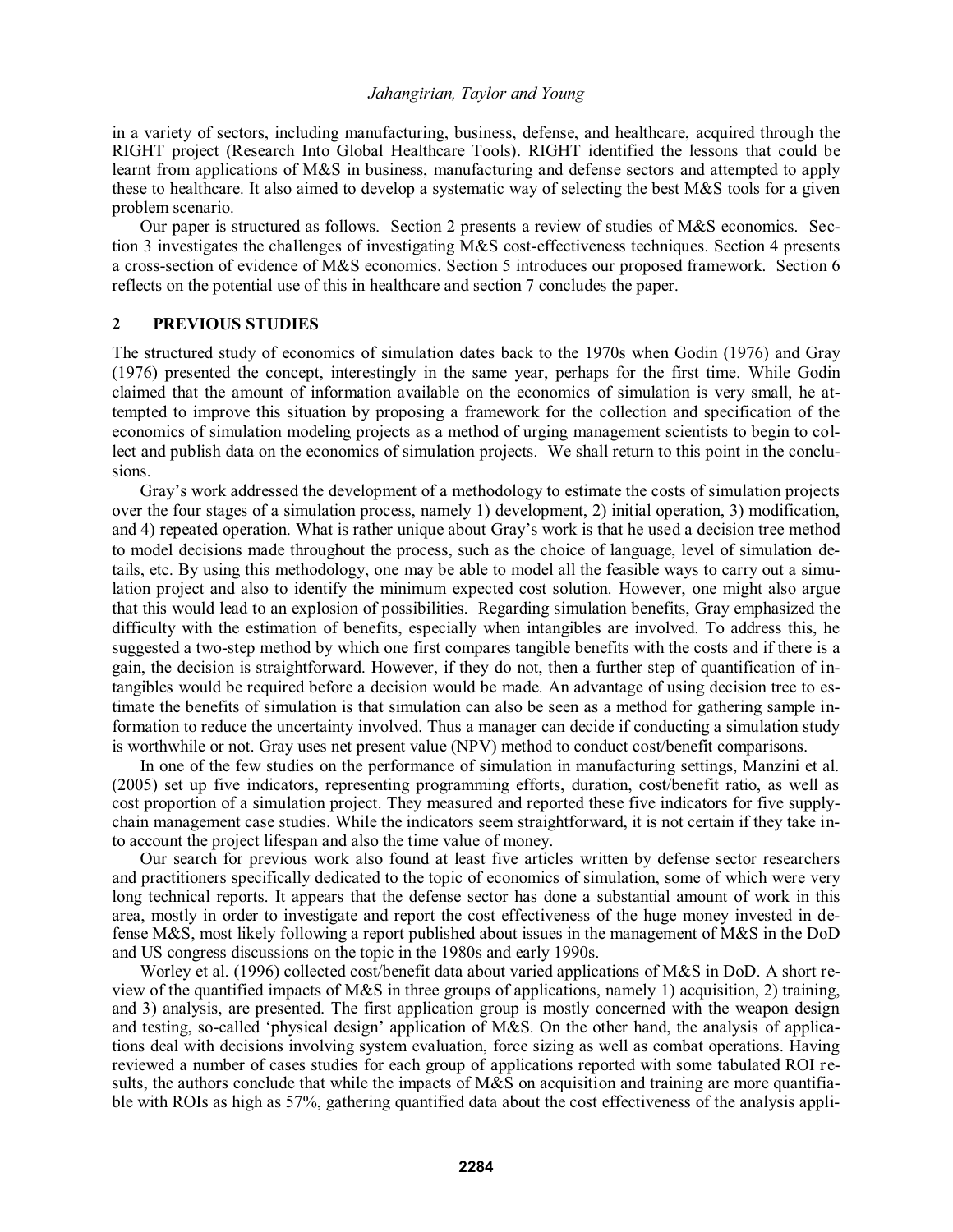cations are problematic. The report suggests a number of both quantitative and qualitative metrics to measure the effectiveness of M&S. They also exemplify four different methods of cost-effectiveness, namely 1) cost-saving or cost-avoidance calculation, 2) break-even analysis, 3) time needed to find some kind of disastrous errors in the system, and 4) comparing the costs and benefits of alternative solutions separately, in order to see if higher benefits are worth extra costs.

 Carter (2001) provided a matrix representation of the empirical evidence which could be viewed as a guideline for decision makers about the cost-effectiveness of M&S in various defense applications throughout the phases of a system's life. This checklist provides ROI information for four categories of simulation, namely 1) Constructive (simulated people, equipment, and environments), 2)Virtual (real people, simulated equipment and environments), 3) Stimulator (simulated people and environments, real equipment), and 4) Virtual/Stimulator (real people and equipment, simulated environments), over four phases of a system's life, that are: a) Concept/technology development, b) System design/demonstration, c) Production/deployment, and d) Support/operations. While the categorization is devoted to defense applications, there seems to be some similarities with other sectors that can be cross-utilized with some adaptation.

 Gordon et al. (2005) again studied the defense sector and made the contribution of providing further empirical evidence with an objective to develop a *best practice guide* for individual decision makers to know what to invest in M&S support for a specific task. They present a categorization of evidence based on defense applications similar to that of Worley et al. having three major categories, namely 1) acquisition, 2) readiness/training, and 3) investigation of alternative futures. The evidence quotes benefits in various metrics such as cost savings, ROI, staff efficiency, time reduction, etc. rather than a single one. It is claimed that acquisition applications seem to be the area of greatest financial pay-off for M&S use. Training applications tend to prove cost-effectiveness by saving staff time and costs, as well as increasing safety levels and the quality of training. The analysis of alternative futures spans applications from war operation planning, evaluation of innovations, evaluation of force structures, as well as manufacturing process/storage assessment and improvements. The authors also emphasized an urgent need for data, which requires that there be a way to systematically collect information about projects that allows a comparison of results.

 Another study carried out by NSMG, a NATO special group on M&S, reports the progress on the cost-effectiveness of M&S (Summons & MacDonald 2005). A simple tool is proposed which will both present the existing evidence and aid the collection of new evidence.

# **3 CHALLENGES OF ASSESSING COST-EFFECTIVENESS OF M&S TECHNIQUES**

The research community has expressed a consensus on various difficulties associated with collection and standardization of evidence to examine the cost effectiveness of M&S techniques (Gibson et al. 2003, Gordon et al. 2005, Gray 1976, and Engelstein 2007). While it is not difficult to find research articles stating the *benefits* of applying M&S techniques, there is difficulties finding *proof*. Further, there is a great deal of complexity surrounding this with respect to a cost-effectiveness study such as:

- intangible benefits: better understanding of the system and its processes, improved communications, improved skills, etc;
- various kinds of quantitative benefits: monetary benefits, time-based benefits, etc;
- overlapping benefits: result of adopting a combination of techniques including M&S;
- estimation of future benefits: considering the uncertainties associated with the environment.

 While cost measurements are more straightforward, it is still difficult to find evidence on this in M&S literature. Additionally, a lack of standard metric system to measure and analyze the cost/benefit data adds more complication to the topic.

The DoD's case is an example where after about 20 years since the US DoD initiated research on the cost-effectiveness of M&S one of the task groups (NMSG 031/ TG-022) in a document acknowledged that "none of the work that has been published provides the fidelity of information required to build a ro-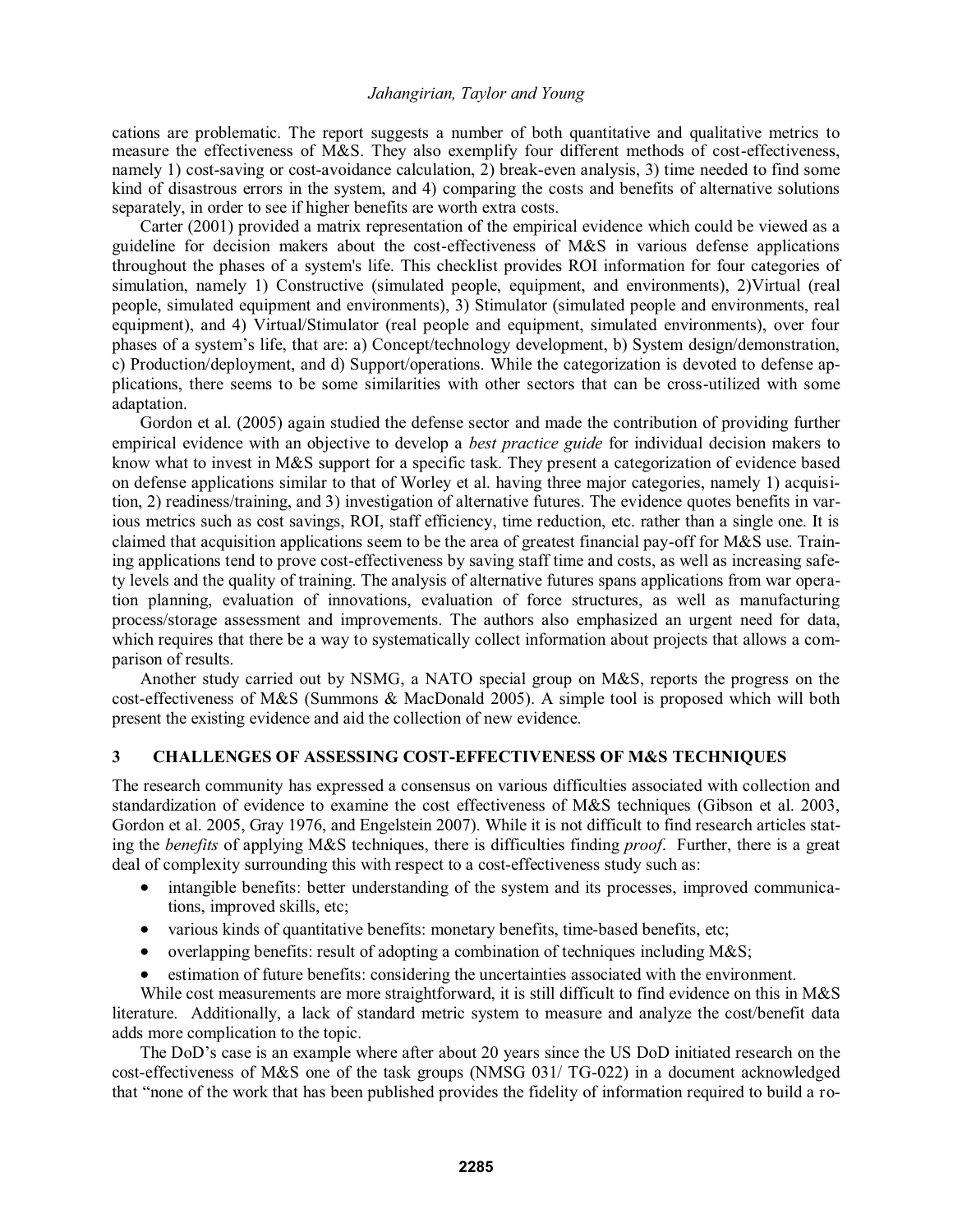bust business case and to fully illustrate where and when M&S should, and most importantly, should not, be utilized. This activity should bring together the national research, building a robust data set and forwarding the generic understanding of the cost effectiveness of  $M\&S'$  (Lewis et al. 2007). This certainly reveals the difficulties associated with establishing a robust evidence-base on the cost-effectiveness of M&S. However, all these research efforts over the past two decades have provided enough evidence to support a US congressional resolution as well as the US government approval of M&S as a 'National Critical Technology'. In a letter to the President, US congressional M&S Caucus congressman, JR Forbes, states that " $M&S$  is the single most powerful tool available to support our nation's international competitiveness in a wide variety of economic sectors" (ibid).

#### **4 EVIDENCE BASE**

An available evidence can provide an opportunity for researchers to enhance methodology, as well as for the practitioners to find good practice. Based on a structured literature search within the Scopus database and Google using a set of keyword combinations, we found 42 cases out of which 22 report evidence in academic outlets and 20 remaining have been reported in the grey literature, each providing some data about benefits, costs and/or cost-effectiveness of M&S techniques. The evidence is more based in manufacturing (around 36%), defense (around 29%), transportation (around 7%), and other sectors (28%). As mentioned earlier, there is little evidence on cost-effectiveness cases as most articles report on benefits only (Manzini et al., 2005; Sud et al., 2009; Hueter and Swart, 1998; Worley et al., 1996; and Gordon et al., 2005).

 While costs range from around \$30k (Engelstein 2007) up to \$20m (Gordon et al. 2005) (representing military acquisition programs), benefits are varied between \$400k per year (CACI 2010) and \$750m in a single year (Lin et al. 2000). The benefit/cost ratios reported in literature have been in the scale of 3-to-1 (Manzini et al. 2005) up to 560-to-1 (Sud et al. 2009). As one would expect, there is a great deal of variance as problems vary in size and resulting benefits vary in impact. There appears to be a frustrating lack of evidence concerning problems of similar 'sizes' in the same domain.

 As for the metrics used particularly for cost-effectiveness, there seems to be a common desire to use the 'ratio of benefit/cost', where benefit would represent increased revenue, cost savings or cost avoidance. The metric *'break-even point'* has also been used in some articles. However, it is surprising to see that the concept of 'time value of money' has not been dominant in the related literature, though there are some articles where 'net present value (NPV)' or 'discounted cash flow modeling' are adopted or recommended (Gray 1976, Carter 2001). Waite et al. (2008) looks specifically at the metrics of economics of M&S, presenting a more detailed list of metrics for costs, benefits and cost-effectiveness.

#### **5 A POSSIBLE FRAMEWORK**

Considering the fact that there are serious difficulties with a precise quantitative measurement of the costeffectiveness of M&S techniques it may be more appropriate for research activities on this area to focus on the development of 'practice guidelines' for modelers and decision makers when they need a very quick, yet decisive answer to their needs at the time of an investment.

 The purpose of this part of our research is to encapsulate the evidence base as well as any other form of useful information available, such as expert opinions, to develop and present some guidelines on the cost-effectiveness of M&S techniques. These guidelines are intended to become a knowledge-base which could be subject to an on-going enrichment process. Our work can be seen as a starting point for further developments in the related area that will be carried out by the community of researchers as well as practitioners.

 As the guideline is going to form a knowledge-base, it can be represented in a similar format as a 'knowledge-base' can, which is quite varied from 'textual' to 'schematic' or 'tabular' or a more formal 'decision rule' or 'decision tree' structure. Here, we intend to use a very simple type of schematic repre-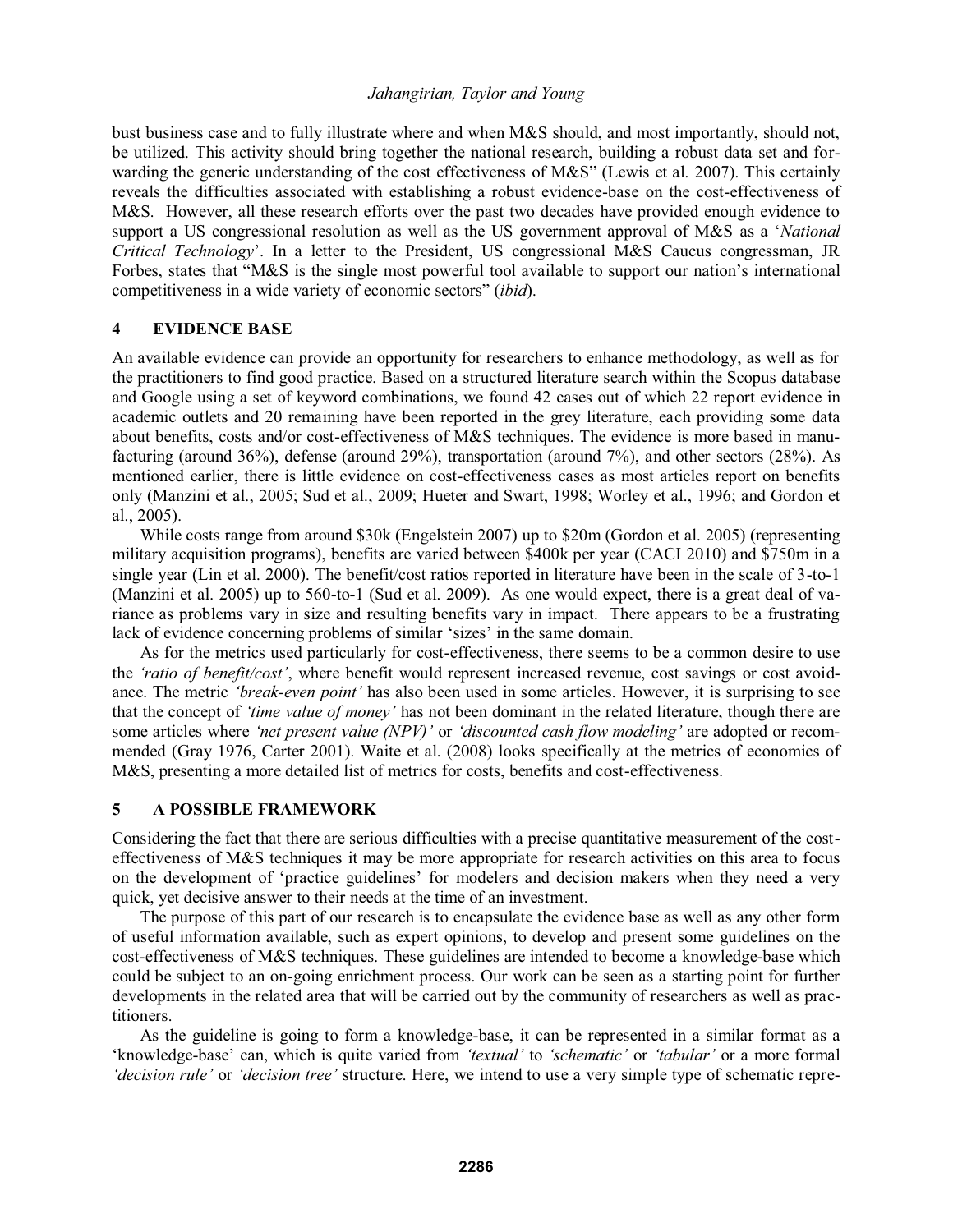sentation framework with a very simple and familiar structure for the managers, namely a 2-by-2 matrix (figure 1).



Figure 1: Proposed 2-by-2 Matrix framework for M&S cost-effectiveness

Some important points on our proposed 2-by-2 matrix are:

- $\bullet$ Only the quantifiable parts of the cost-effectiveness study are taken into account.
- $\bullet$ It is assumed that the costs and benefits are calculated based on the NPV method.
- $\bullet$  The upper and lower limits of costs and benefits have been set differently, merely based on the prevalent evidence.
- -The dotted curve in the matrices could represent the break-even line.
- - The matrices would demonstrate some guidelines resulting partly from the literature evidence and partly from the authors' personal knowledge.
- $\bullet$  The guide is by no means going to prescribe a recommendation for a specific problem, rather its purpose is to provide a general knowledge about the cost-effectiveness of M&S techniques. Obviously a precise leading practice guide would need to be supported by rigorous evidence base.
- $\bullet$  Top-left and bottom-right boxes in the matrix represent the most and the least cost-effectiveness areas.

 Perhaps the most known categorization scheme of the evidence is concerned with the applications, mostly grouped into three major categories, namely a) logistics, b) training, and c) physical design. Available evidence, especially the ones collected from the defense sector suggest that M&S costs associated with logistics, training and physical design applications increase respectively, due to a need to obtain more hardware and expensive devices for the latter two groups of applications. On the other hand, training and especially the physical design applications have shown benefits mostly in the higher range (Carter 2001). Figure 2 shows a possible cost-effectiveness of M&S techniques in terms of various applications. As shown, all applications express a cost-effective solution, while logistics applications demonstrate the highest level of cost-effectiveness, having a greater coverage of the top-left box in the matrix.

 It is also interesting to know how various M&S techniques work in terms of the cost-effectiveness. Here, we focus on two groups of M&S techniques, namely a) mathematical modeling, such as mathematical programming, queuing models, Markov models, decision trees, etc. and b) simulation. Generally speaking, simulation techniques demand more man-hours and most likely more hardware requirements, while producing reliably high profits (if successful!). Mathematical modeling techniques, on the other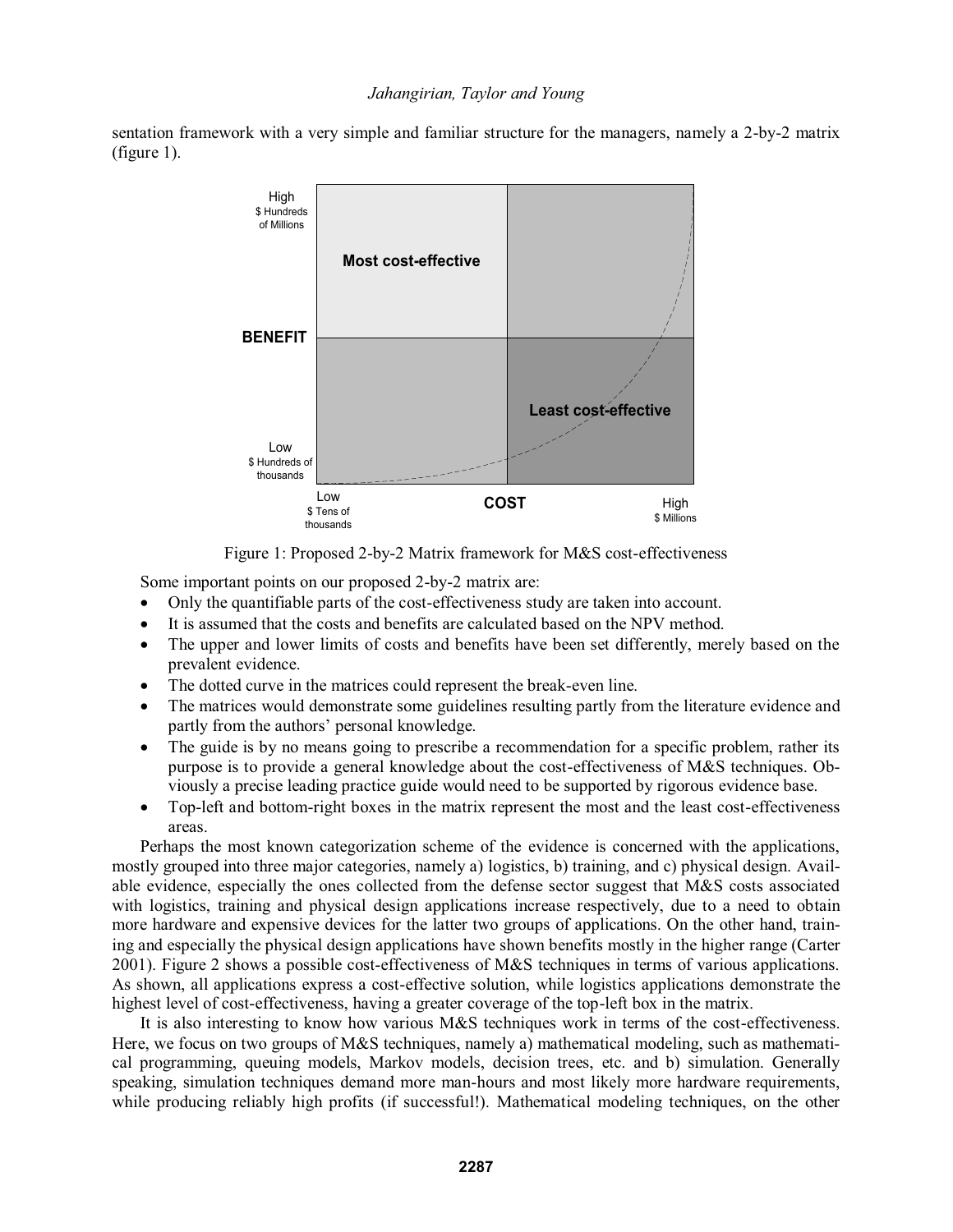hand, impose some assumptions that would normally simplify the solution (figure 3). Therefore, a general guide would be to see the suitability of mathematical modeling techniques first, before a simulation attempt is to be made.



Figure 2: Cost-effectiveness of M&S on the basis of application areas



Figure 3: Cost-effectiveness of two groups of M&S techniques

Costs of M&S are to some extent independent of the size of companies, whereas the large companies can benefit more due to the fact that these companies are dealing with large-scale problems with potentially high impacts if the problem can be solved by M&S solutions (figure 4). Also, these companies may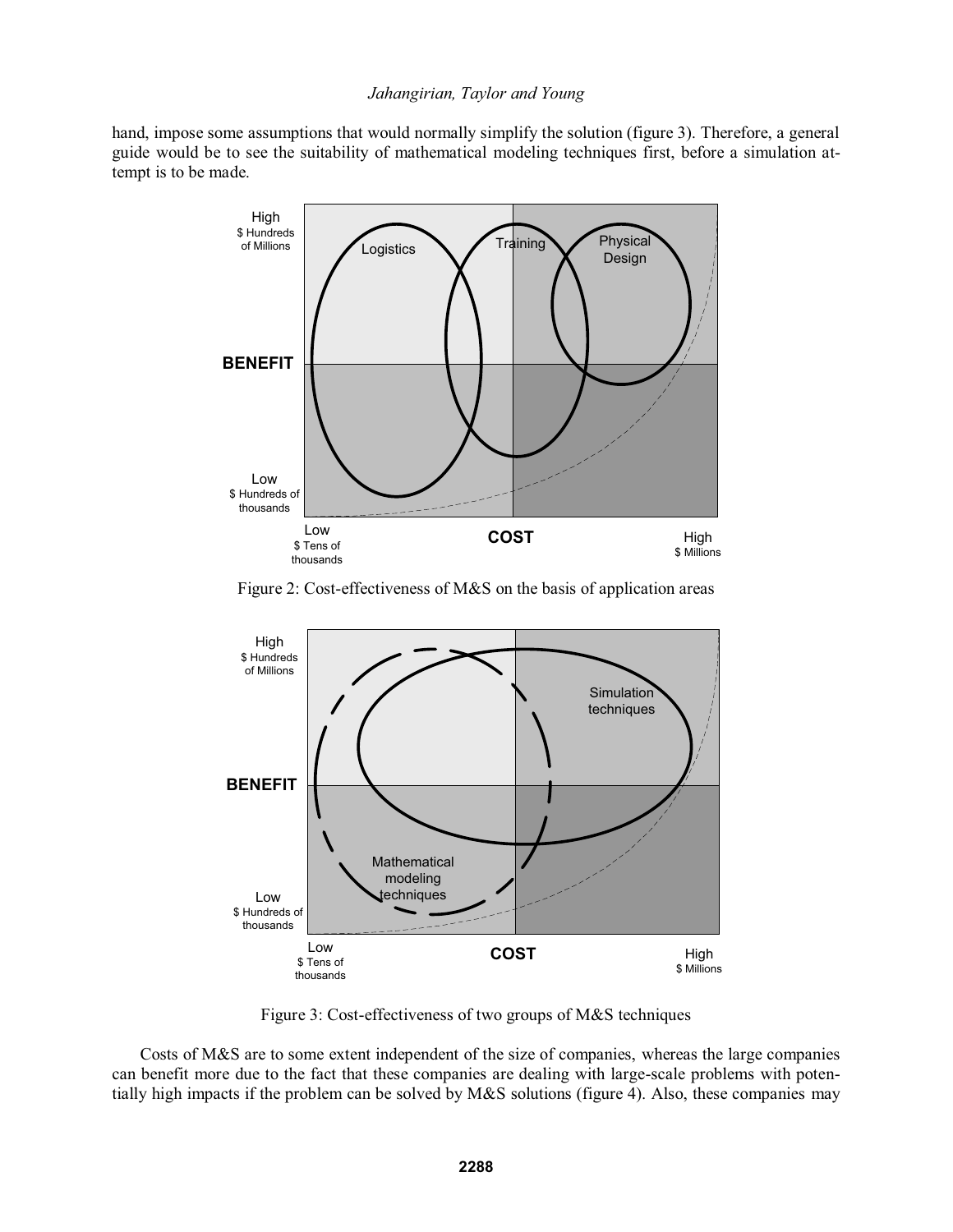be able to reuse a model for its various business units with minor adjustment efforts, thus taking the ad vantage of 'economy of scale'. Examples are large electronic and computer manufacturers, working in very competitive markets, for which a moderate M&S investment can lead to huge savings (Nagali et al. 2008, Lin et al. 2000, and Billington et al. 2004).



Figure 4: Cost-effectiveness of M&S on the basis of company size

 So far, we have looked at the M&S cost-effectiveness topic from a general point of view - though supported mostly by evidence from non-healthcare sectors - making some general inference portrayed within a simple framework. In the next section, however, we will look at the distinctive features of healthcare systems and identify a set of implications of an M&S cost-effectiveness study in this sector.

# **6 REFLECTIONS AND IMPLICATIONS FOR HEALTHCARE**

There is limited evidence of simulation modeling being used to drive change in the care delivery system (Jahangirian et al. 2009). The situation is even worse, when it comes to the study of M&S costeffectiveness in health settings. Within our survey we were unable to find any article in this area.

We believe all the metrics in the previous section can be applied  $-$  to some extent  $-$  to healthcare. However several factors need to be accounted for. Healthcare systems are characterized by some distinctive, essential features that should come into consideration in a cost-effectiveness study. For example:

- Perhaps the most important point is that the majority, if not all, of cost-effectiveness studies in healthcare involve such key measures as 'human lives' or 'human health conditions'. Although the development of a measure called QALY (quality adjusted life year) has been helpful, it still adds extra complexities where it is to be combined with monetary metrics. But if a QALY only measure is of interest, our proposed simple 2-by-2 matrix framework can be adopted to compare various M&S techniques in terms of cost-effectiveness. Obviously, QALY needs to replace 'benefit' in the framework.
- $\bullet$  A special feature of healthcare systems in the context of cost-effectiveness studies is that the extent of benefits in terms of lives are far greater than M&S expenses, and therefore it is even more likely that an M&S technique will be cost-effective in a healthcare setting compared to the status of M&S in other sectors.
- - It is predicted that an M&S attempt within a healthcare setting would most likely cost more than the same attempt if carried out outside healthcare. This could be due to the fact that healthcare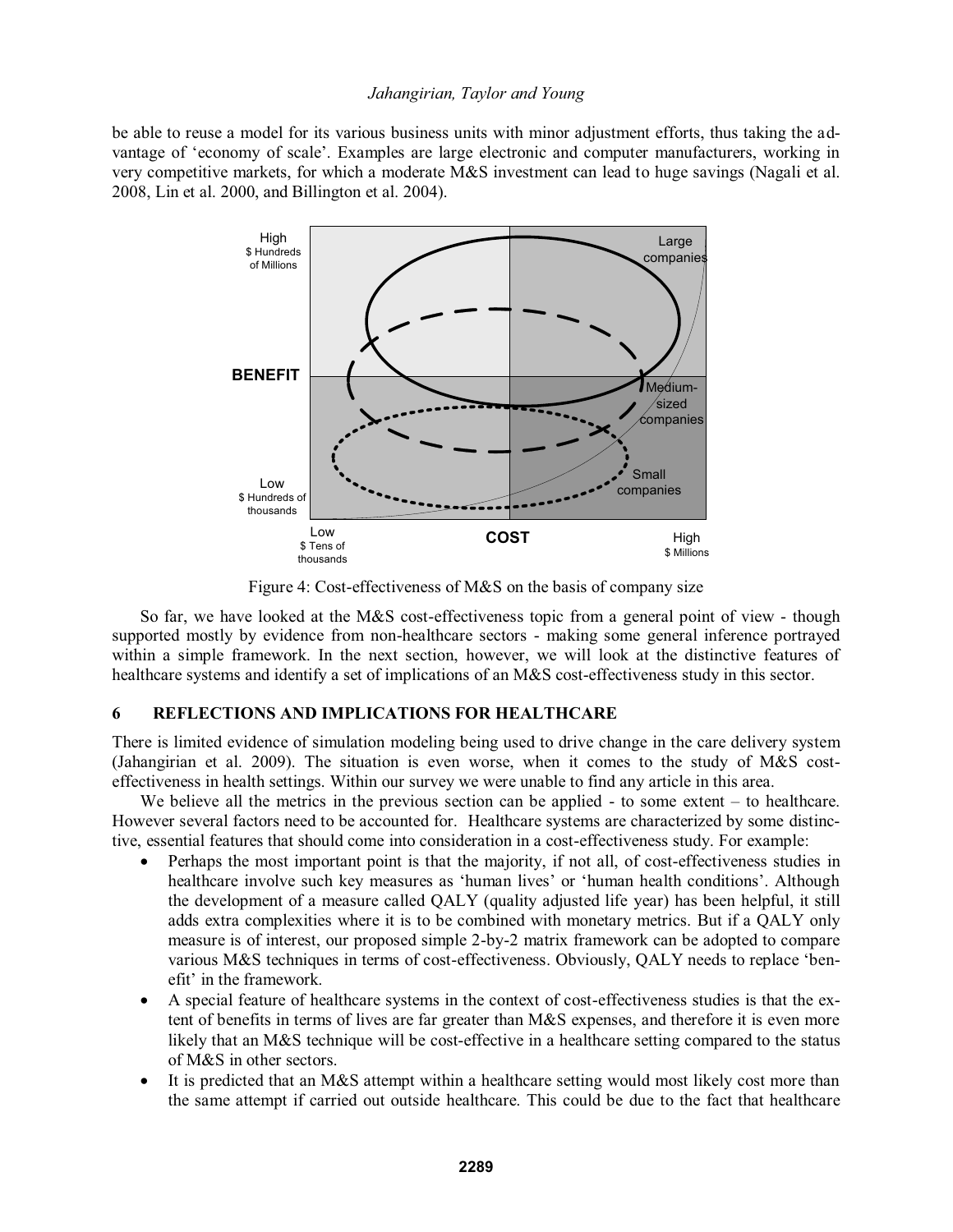processes are more complex (Jenkins et al. 1998 and Lowery et al. 1994), and also data gathering in a healthcare setting is more expensive as a result of ethical issues involved as well as the high cost of clinical staff times.

- $\bullet$  According to figure 4, centralized healthcare systems, such as the UK National Health Service (NHS), may benefit the most from economies of scale as described earlier.
- One of the challenges of introducing M&S potential benefits to the healthcare sector is that the healthcare community is less familiar with the mathematical concepts of M&S than the manufacturing, business, and defense stakeholders are. This will make any awareness attempts including cost-effectiveness studies more critical for healthcare sector.

# **7 CONCLUSIONS**

This study was initiated by a question as to why simulation modeling has had little reported impact in care delivery systems. After reviewing studies of M&S cost-effectiveness we discovered a wide variance of cost and impact in the few papers that reported on this. However, extrapolating from experience, as a possible way to show M&S cost effectiveness, we have proposed a simple 2-by-2 matrix framework to represent 'practice guidelines.' We have given possible examples that may 'speak' to managers and toplevel decision makers.

Although healthcare systems are characterized by some distinctive features, the proposed framework can still be used with some minor adjustments, for instance in the case of QALY measures. This study also provided some insights into the comparative analysis of the economics of M&S for healthcare and other sectors. For instance, we maintained that some extra cost will be associated with M&S projects in the healthcare sector compared to other sectors. Yet, there are some other factors involved on the benefit side that generally make M&S projects more cost-effective in healthcare than it is in other sectors. This statement will be even more applicable to a centralized healthcare system such as the UK NHS. While our previous observations show healthcare has benefited from M&S mostly in training and medical device design, there is a massive opportunity there to make the best use of M&S in logistics where the costeffectiveness is even higher. These implications and insights will play as a starting point for further detailed research in the future. Godin (1976) identified the lack of data on the economics of simulation. This is still the case. Compounding this with a lack of standardized metrics and meaningful dissemination mechanisms to healthcare policy makers, makes this one of the greatest barriers to the adoption of M&S this vital areas.

# **ACKNOWLEDGMENTS**

This work was supported in part by the EPSRC, UK (RIGHT project, Grant No: EP/E019900/1; <http://www.right.org.uk>).

# **REFERENCES**

- Billington, C., G. Callioni, B. Crane, J.D. Ruark, J.U. Rapp, T. White, and S.P. Willems. 2004. Accelerating the profitability of Hewlett-Packard's supply chains. *Interfaces* 34(1):59-72.
- Brailsford, S. C., P.R. Harper, M. Pitt, and B. Patel. 2009. An analysis of the academic literature on simulation and modelling in healthcare. *Journal of Simulation* 3:130-140.
- CACI 2010. Contact Centre Simulation. White paper, CACI company, available via <http://www.caci.co.uk/download.aspx?path=/libraries/document/611.pd  $f$  [accessed May 12, 2010].
- Carter, J. 2001. A business case for modeling and simulation. In *Proceedings of the 2001 Summer Simulation Conference*, ed. W. Waite and J. Celano, 587–594. Orlando, Florida: Simulation Councils Inc.
- Engelstein, G. 2007. Integrating plastic process simulation into the corporate structure: marketing and management implications. White paper, Available via  $\langle$ http://www.grtmars.com/info\_template.php?id=29> [accessed May 12, 2010].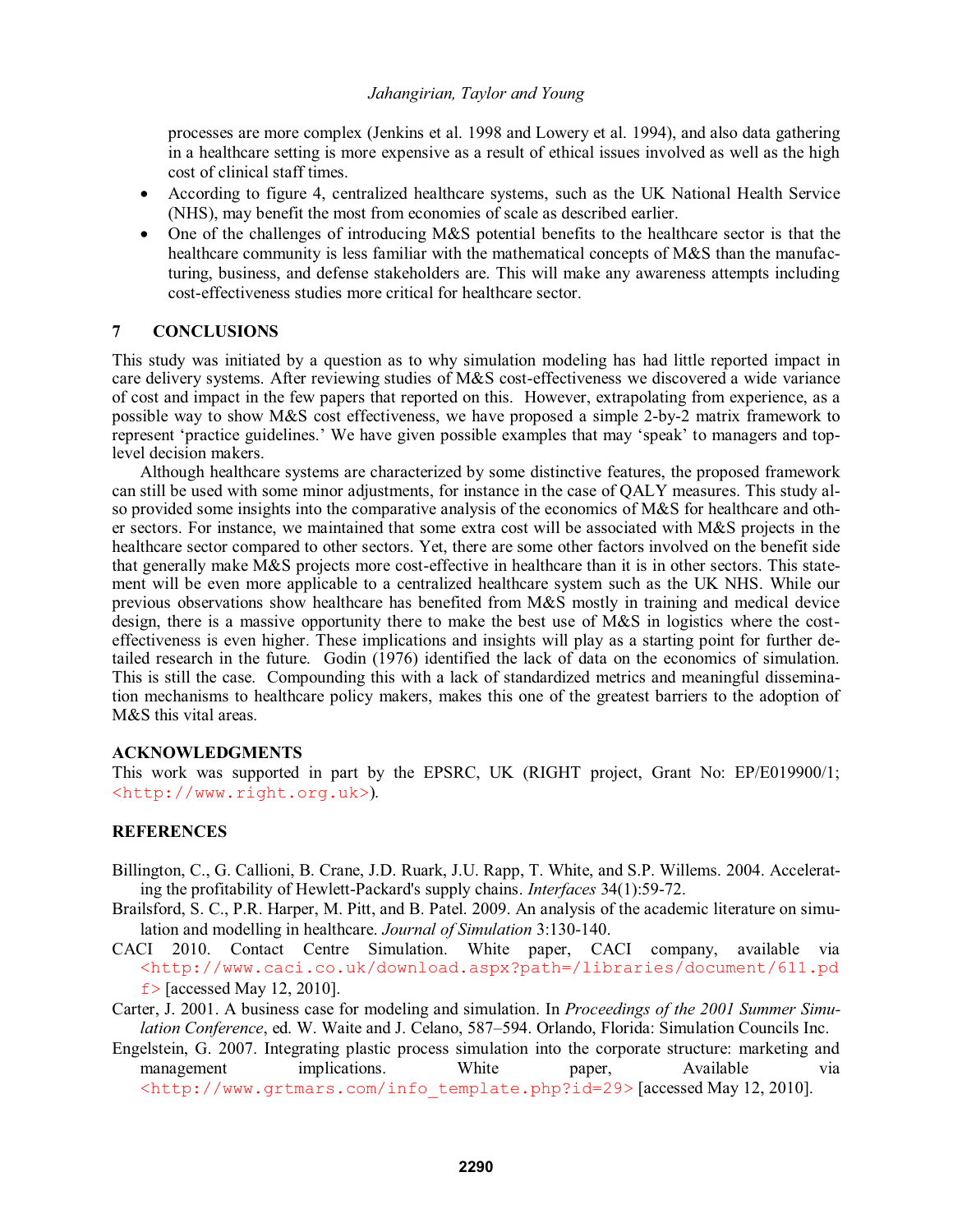- Gibson, R., A. Sudar, J.D. Medeiros, and B. Waite. 2003. Increasing return on investment from simulation (Panel). In *Proceedings of the 2003 Winter Simulation Conference*, ed. S. Chick, P.J. Sánchez, D. Ferrin, and D.J. Morrice, 2027-2032. Piscataway, New Jersey: Institute of Electrical and Electronics Engineers, Inc.
- Godin, V. B. 1976. Dollars and sense of simulation. *Decision Sciences* 7(2):331-342.
- Gordon, S.F., W. Waite, G. Ohlund, and A. Bjork. 2005. Review and update of findings from economics of simulation study groups. Paper presented at *the NATO RTO Modeling and Simulation Conference*, Warsaw, Poland, 13-14 October 2005. 20-1-20-30. Available via <ftp://ftp.rta.nato.int//PubFullText/RTO/MP/RTO-MP-MSG-035///MP-MSG-035-20.pdf> [accessed May 12, 2010].
- Gray, P. 1976. The economics of simulation. In *Proceedings of the 1976 Bicentennial Winter Simulation Conference*, ed. H.J. Highland, T.J. Schriber, and R.G. Sargent, 17-25. Piscataway, New Jersey: Institute of Electrical and Electronics Engineers, Inc.
- Hueter, J., and W. Swart. 1998. An integrated labor-management system for Taco Bell, *Interfaces*  $28(1):75 - 91.$
- Jahangirian, M., T. Eldabi, A. Naseer, L. Stergioulas, T. Young, S.C. Brailsford, B. Patel, and P. Harper. 2009. Cross-sector analysis of simulation methods: a survey of commerce, defense and healthcare. In *Proceedings of the 21st Congress of the Hellenic Operational Research Society.* Athens, Greece, May 2009.
- Jenkins, R., Y. Deshpande, and G. Davison. 1998. Verification and validation and complex environments: a study in service sector. In *Proceedings of the 1998 Winter Simulation Conference*, ed. D. J. Medeiros, E. Watson, S. Manivannan, and J. Carson, 1433 1440. Piscataway, New Jersey: Institute of Electrical and Electronics Engineers, Inc.
- Lewis, F., R. Severinghaus, D. Hamilton, and B. Waite. 2007. SimSummit survey on US DoD M&S management / leadership. Final technical report, available via <http://www.amsc.to/pdf/Final%201%20Aug%202007.pdf> [accessed May 12, 2010].
- Lin, G., M. Ettl, S. Buckley, S. Bagchi, D.D. Yao, B.L. Naccarato, R. Allan, K. Kim, and L. Koenig. 2000. Extended-enterprise supply-chain management at IBM personal systems group and other divisions. *Interfaces* 30(1):7-25.
- Lowery, J., B. Hakes, L. Keller, W. Lilegdon, and K. Mabrouk. 1994. Barriers to implementing simulation in health care. In *Proceedings of the 1994 Winter Simulation Conference*, ed. J. D. Tew, S. Manivannan, D. A. Sadowski, and A. F. Seila, 868-875. Piscataway, New Jersey: Institute of Electrical and Electronics Engineers, Inc.
- Manzini, R., E. Ferrari, M. Gamberi, A. Persona, and A. Regattieri. 2005. Simulation performance in the optimisation of the supply chain. *Journal of Manufacturing Technology Management* 16(2):127-144.
- Nagali, V., J. Hwang, D. Sanghera, M. Gaskins, M. Pridgen, T. Thurston, P. Mackenroth, D. Branvold, P. Scholler, and G. Shoemaker. 2008. Procurement risk management (PRM) at Hewlett-Packard company. *Interfaces* 38(1):51-60.
- Sud, V.P., M. Tanino, J. Wetherly, M. Brennan, M. Lehky, K. Howard, and R. Oiesen. 2009. Reducing flight delays through better traffic management. *Interfaces* (39)1:18-34.
- Summons, G., and A. MacDonald. 2005. Progress to date on NMSG  $031 -$  the cost effectiveness of modeling and simulation. Paper presented at *the NATO RTO Modeling and Simulation Conference*, Warsaw, Poland, 13-14 October 2005. available via <http://ftp.rta.nato.int/public//PubFullText/RTO/MP/RTO-MP-MSG-035///MP-MSG-035-01.pps> [accessed May 12, 2010].
- Taylor, S.J.E., and S. Robinson. 2006. So where to next? A survey of the future for discrete-event simulation. *Journal of Simulation* 1:1-6.
- Waite, W., G. Lightner, R. Gravitz, R. Severinghaus, E. Waite, S. Swenson, J. Feinberg, T. Cooley, S. Gordon, and I. Oswalt. 2008. Metrics for modeling and simulation (M&S) investments. Scientific and